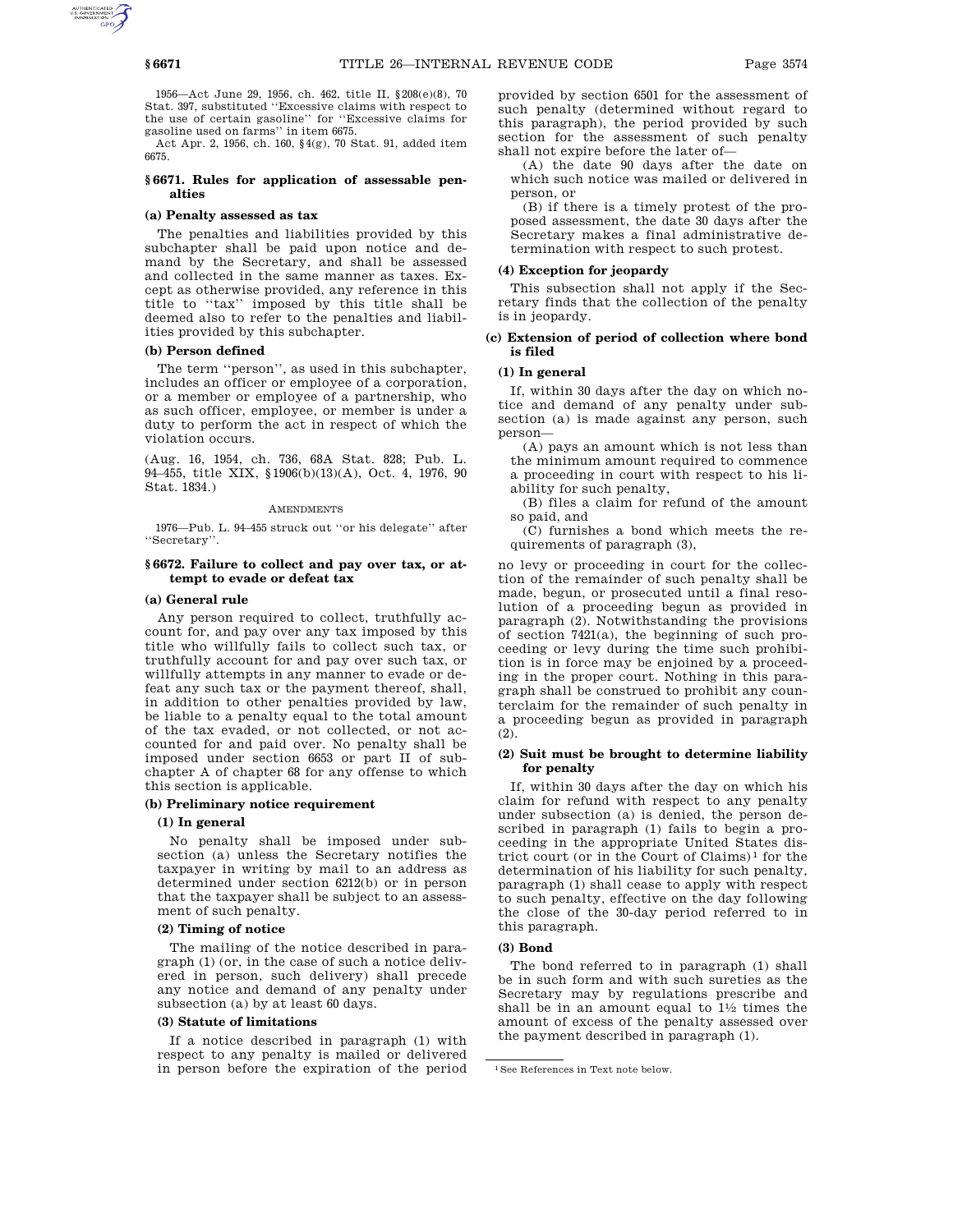# **(4) Suspension of running of period of limitations on collection**

The running of the period of limitations provided in section 6502 on the collection by levy or by a proceeding in court in respect of any penalty described in paragraph (1) shall be suspended for the period during which the Secretary is prohibited from collecting by levy or a proceeding in court.

# **(5) Jeopardy collection**

If the Secretary makes a finding that the collection of the penalty is in jeopardy, nothing in this subsection shall prevent the immediate collection of such penalty.

# **(d) Right of contribution where more than 1 person liable for penalty**

If more than 1 person is liable for the penalty under subsection (a) with respect to any tax, each person who paid such penalty shall be entitled to recover from other persons who are liable for such penalty an amount equal to the excess of the amount paid by such person over such person's proportionate share of the penalty. Any claim for such a recovery may be made only in a proceeding which is separate from, and is not joined or consolidated with—

(1) an action for collection of such penalty brought by the United States, or

(2) a proceeding in which the United States files a counterclaim or third-party complaint for the collection of such penalty.

# **(e) Exception for voluntary board members of tax-exempt organizations**

No penalty shall be imposed by subsection (a) on any unpaid, volunteer member of any board of trustees or directors of an organization exempt from tax under subtitle A if such member—

(1) is solely serving in an honorary capacity, (2) does not participate in the day-to-day or

financial operations of the organization, and (3) does not have actual knowledge of the

failure on which such penalty is imposed.

The preceding sentence shall not apply if it results in no person being liable for the penalty imposed by subsection (a).

(Aug. 16, 1954, ch. 736, 68A Stat. 828; Pub. L. 95–628, §9(a), Nov. 10, 1978, 92 Stat. 3633; Pub. L. 101–239, title VII, §§7721(c)(9), 7737(a), Dec. 19, 1989, 103 Stat. 2400, 2404; Pub. L. 104–168, title IX, §§901(a), 903(a), 904(a), July 30, 1996, 110 Stat. 1465–1467; Pub. L. 105–206, title III, §3307(a), (b), July 22, 1998, 112 Stat. 744.)

### REFERENCES IN TEXT

The Court of Claims, referred to in subsec. (c)(2), and the United States Court of Customs and Patent Appeals were merged effective Oct. 1, 1982, into a new United States Court of Appeals for the Federal Circuit by Pub. L. 97–164, Apr. 2, 1982, 96 Stat. 25, which also created a United States Claims Court [now United States Court of Federal Claims] that inherited the trial jurisdiction of the Court of Claims. See sections 48, 171 et seq., 791 et seq., and 1491 et seq. of Title 28, Judiciary and Judicial Procedure.

#### **AMENDMENTS**

1998—Subsec. (b)(1). Pub. L. 105–206, §3307(a), inserted ''or in person'' after ''section 6212(b)''.

Subsec. (b)(2). Pub. L. 105–206, §3307(b)(1), inserted ''(or, in the case of such a notice delivered in person, such delivery)" after "paragraph  $(1)$ "

Subsec. (b)(3). Pub. L. 105–206, §3307(b)(2), inserted ''or delivered in person'' after ''mailed'' in introductory provisions and in subpar. (A).

1996—Subsecs. (b), (c). Pub. L. 104–168, §901(a), added subsec. (b) and redesignated former subsec. (b) as (c).

Subsec. (d). Pub. L. 104–168, §903(a), added subsec. (d). Subsec. (e). Pub. L. 104–168, §904(a), added subsec. (e). 1989—Subsec. (a). Pub. L. 101–239, §7721(c)(9), inserted

''or part II of subchapter A of chapter 68'' after ''under section 6653"

Subsec. (b)(1). Pub. L. 101–239, §7737(a), inserted at end ''Nothing in this paragraph shall be construed to prohibit any counterclaim for the remainder of such penalty in a proceeding begun as provided in paragraph  $(2).$ 

1978—Pub. L. 95–628 designated existing provisions as subsec. (a), added subsec. (a) heading, and added subsec. (b).

#### EFFECTIVE DATE OF 1998 AMENDMENT

Pub. L. 105–206, title III, §3307(c), July 22, 1998, 112 Stat. 744, provided that: ''The amendments made by this section [amending this section] shall take effect on the date of the enactment of this Act [July 22, 1998].''

## EFFECTIVE DATE OF 1996 AMENDMENT

Pub. L. 104–168, title IX, §901(b), July 30, 1996, 110 Stat. 1466, provided that: ''The amendment made by subsection (a) [amending this section] shall apply to proposed assessments made after June 30, 1996.''

Pub. L. 104–168, title IX, §903(b), July 30, 1996, 110 Stat. 1466, provided that: ''The amendment made by subsection (a) [amending this section] shall apply to penalties assessed after the date of the enactment of this Act [July 30, 1996].''

#### EFFECTIVE DATE OF 1989 AMENDMENT

Amendment by section 7721(c)(9) of Pub. L. 101–239 applicable to returns the due date for which (determined without regard to extensions) is after Dec. 31, 1989, see section 7721(d) of Pub. L. 101–239, set out as a note under section 461 of this title.

Pub. L. 101–239, title VII, §7737(b), Dec. 19, 1989, 103 Stat. 2404, provided that: ''The amendment made by subsection (a) [amending this section and sections 6694 and 6703 of this title] shall take effect on the date of the enactment of this Act [Dec. 19, 1989].''

#### EFFECTIVE DATE OF 1978 AMENDMENT

Pub. L. 95–628, §9(c), Nov. 10, 1978, 92 Stat. 3633, provided that: ''The amendments made by this section [amending this section and sections 7103 and 7421 of this title] shall apply with respect to penalties assessed more than 60 days after the date of the enactment of this Act [Nov. 10, 1978].''

PUBLIC INFORMATION TO ENSURE EMPLOYEE AWARE-NESS OF RESPONSIBILITIES AND LIABILITIES UNDER TAX DEPOSITORY SYSTEM

Pub. L. 104–168, title IX, §904(b), July 30, 1996, 110 Stat. 1467, provided that:

''(1) IN GENERAL.—The Secretary of the Treasury or the Secretary's delegate (hereafter in this subsection referred to as the 'Secretary') shall take such actions as may be appropriate to ensure that employees are aware of their responsibilities under the Federal tax depository system, the circumstances under which employees may be liable for the penalty imposed by section 6672 of the Internal Revenue Code of 1986, and the responsibility to promptly report to the Internal Revenue Service any failure referred to in subsection (a) of such section 6672. Such actions shall include—

''(A) printing of a warning on deposit coupon booklets and the appropriate tax returns that certain employees may be liable for the penalty imposed by such section 6672, and